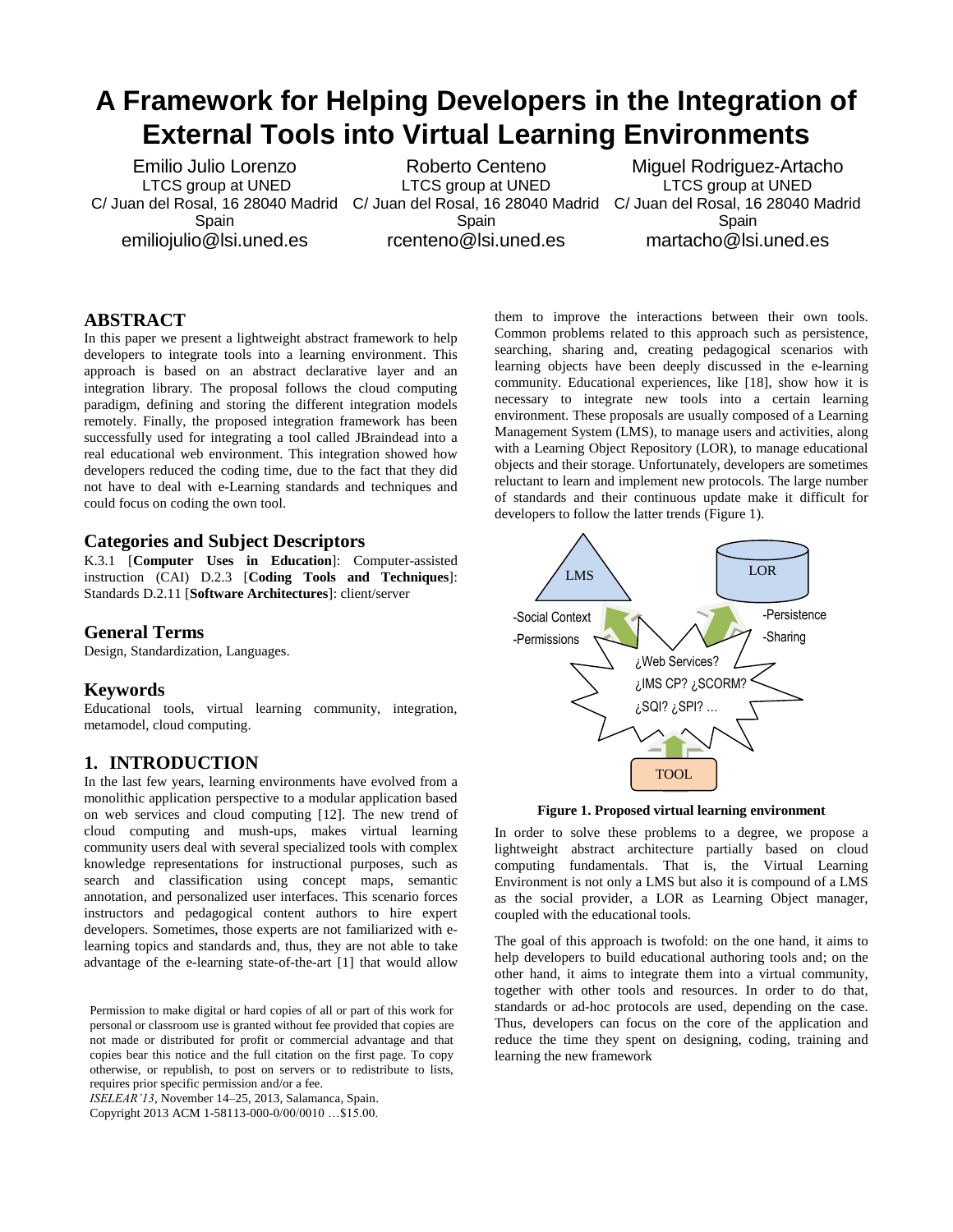

**Figure 2. Framework architecture**

In the context of this research, students are seen as 'prosumers' involved into constructivist long-term ubiquitous activities; and the classic Learning Object concept of learning units is extended so that a variety of artifacts such as students' results, or the required resources to set a tool for an activity, are included [\[7\].](#page-4-0) 

The rest of the paper is organized as follows: first, in Section 2 we present some related work. Second, section 3 presents the proposed integration framework, describing its main components. Then, section 4 describes a real case study testing the proposal. Finally, Section 5 puts forward some conclusions and future work.

#### **2. RELATED WORK**

Integration is an important issue in learning and there are a lot of standards related to this issue. To the best of our knowledge, regarding integration with a LOR the two most relevant standards are IMS SQI [\[17\]](#page-5-1) and OAI [\[14\].](#page-4-1) However, both of them only cover how to query the repository but not how to store new content. In order to cover this, some additional protocols are required, for example IMS SPI [\[16\].](#page-4-2) SCORM and IMS CP describe how learning objects together with their metadata might be packaged into a LOR. However, not all LORs are able to store both types of objects.

Regarding the integration of LMS, IMS LD [\[9\]](#page-4-3) is mainly focused on describing activities paths. Other proposals such as IMS LTI [\[10\]](#page-4-4) or OKI [\[15\]](#page-4-5) try to integrate tools within LMS. However, they are usually very complex and, thus, their usage requires a great deal of effort. Besides, few LMS follow standards recommendations and they have their own ad hoc API.

On the other hand, there are several reference models (e.g. IEEE LTSA [\[8\]\)](#page-4-6) helping the design and development of educational tools. However, they are usually just recommendations that are not supported by an implementation. On the other hand, when an implemented proposal is presented, it is usually too much centered in a particular standard and/or technolog[y \[20\],](#page-5-2) suffering from a strong dependence.

With these limitations in mind, new approaches have emerged with the objective of behaving as proxies or bridges between tools and LMSs, like GLUE [\[1\]](#page-4-7) or [\[4\].](#page-4-8) However, they are usually based on complex architectures or they do not make a clear difference between the social context and the persistence of the results.

In contrast with other approaches, our proposal put the focus on the tool and makes a clear separation between LMS and LOR, but taking into account that both are necessary in order to support constructivist activitie[s \[19\].](#page-5-3)

## **3. INTEGRATION FRAMEWORK**

As it has been previously introduced, the aim of this research is to include tools into an eLearning environment, composed by a LMS and a LOR like the backbones of the environment. In order to reach this goal a framework is proposed, including several integration layers, to cover the necessities that a developer should have when dealing with eLearning.

Figure 2 shows the architecture of the framework. As it may be seen, it is composed of different integration layers, allowing the developer to use different subsystems to integrate the tool into a VLE. On one hand, the social subsystem allows the integration with a LMS; and on the other hand, the content, Learning Object and persistence subsystems make it possible to wrap the result of the tool and store it as a Learning Object into a repository.

In order to use the subsystems, the developer must follow a defined protocol using an integration library to program the necessary code inside the tool. Depending on the functionalities of each subsystem, the developer should have to design integration models, such as the content model, to wrap the result of the tool.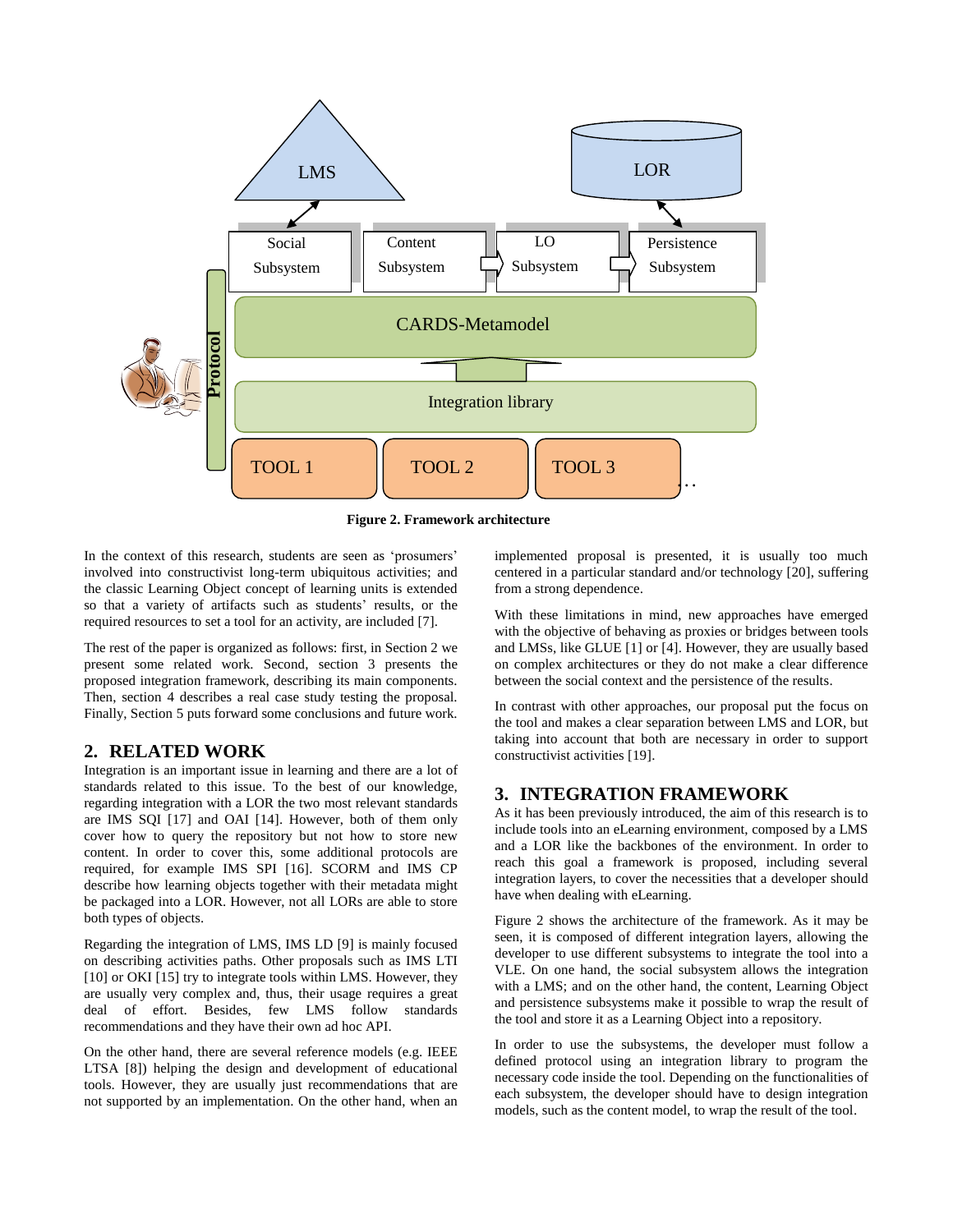#### **3.1 Technical architecture**

As we can observe in Figure 2, the main components of the technical architecture that support this integration framework are the following: *i)* a meta-model engine; *ii)* an integration library; and *iii)* an integration protocol.

The meta-model tool, called CARDS-Metamodel [\[12\],](#page-4-9) is a Web oriented application, which allows the creation of declarative models, via an online interface. These models are based on keyvalue fields with semantic about the type of the value and how to fill and show them properly. Therefore, it clearly works like an authoring tool based on cloud computing. That is, the different models, containing the information about the needs of the tools, are stored in an external server, as learning objects as well.

The integration library is coded on java, providing objects and methods to help developers to code the necessary parts for the integration of the tools. This includes an easy way to make the communication with Web services. The library allows managing the models, which are created with CARDS-Metamodel, using different levels of abstraction. Thus, developers do not have to be concern about how to store and retrieve the models, nor about how to install the new framework.

The framework protocol can be seen as an integration contract that allows developers to correctly use the integration library, as well as the CARDS-Metamodel, in order to cover each proposed subsystem. This contract depicts the data models and technologies to implement a subsystem, as described in [\[5\].](#page-4-10) An example of the protocol is showed in sectio[n 3.6.](#page-3-0)

The functionalities provided by the previous components are grouped into four subsystems depending on the kind of integration the developer chooses. Each subsystem is explained in the following sections.

## **3.2 Social Subsystem**

This subsystem is responsible for the communication between a learning tool and a LMS. Thus, it provides social context knowledge to the tool from the LMS. The basic social information provided is:

- Current user. Username of the current user that is using the tool.
- Permissions. The basic permissions that the user has within the tool.
- Group. The group within which the user is included in the current activity.
- Activity. The current activity within which the user is involved.
- Task. The current task within the activity that the user is carrying out.

All these fields are involved with the use of the tool. The values of these fields depend on the kind of the LMS, which the tool is related to. This is so because not every LMS has the whole information [\[1\].](#page-4-7) This information is modeled by special social templates in CARDS-Metamodel (see Figure 3)

#### **3.3 Content Subsystem**

This subsystem encapsulates the functionalities in charge of assisting in the aggregation of the tool outcomes and incomes. It

also offers a web interface acting as content authoring tool. In the previous work presented in [11], the main features of this subsystem are showed. Mainly, it is in charge of providing an internal or final result model to the educational tool.

Those models are declared by CARDS-Metamodel interface and stored in a repository outside the tool context. Thus, the fundamentals of cloud development are followed. The tool must get the models to create their result by web services, although supported by a java library.

This way of developing tools requires a "contract" between the fields declared and the code in the tool. The developer must know the name of the template, representing the final result of the tool, and the name of the fields, which will be filled with the result content.

## **3.4 Learning Object Subsystem**

This subsystem is in charge of creating tool results as learning objects and adding semantic information via metadata automatically generated by other models. Therefore, the tool can choose between using one of the several package models in the literature, like SCORM and performing an ad-hoc packaging. The best way to use these functionalities is after using the content subsystem, because several features are related.

Regarding metadata, several sources, apart from the user, are taken into account and supported:

- The system: This is automatically gathered from the system when the object is created. For example, the date.
- The tool itself: The tool looking at its internal model gathers metadata. For example, if the tool is related to images, the metadata resolution of a particular image is easier to get from the tool than from the user. This process is fully supported by libraries, so it has to be programmed into the tool.
- The final result content: Our proposal allows the generated models to map their content fields to metadata, when designing in a declarative way. Thereby, when the learning object is created, the selected content will be copied into the metadata file. In order to use this functionality the content subsystem must be previously implemented.

## **3.5 Persistence Subsystem**

It deals with storing, searching and recovering tool outcomes and incomes in a learning object repository. The way to communicate with the repository is by means of web services. The standard SQI [17] is the principal communication protocol used by repositories. However, due to their limitations, like compulsory anonymous sessions, several repositories have their own protocol, or a combination of them.

These two different options are supported, in this proposal, by the java library. In particular, the following methods are defined, as an extension of the SQI ones:

 saveToolResult. It saves the tool final result into a particular repository. This feature is not included in SQI, but in SPI [16].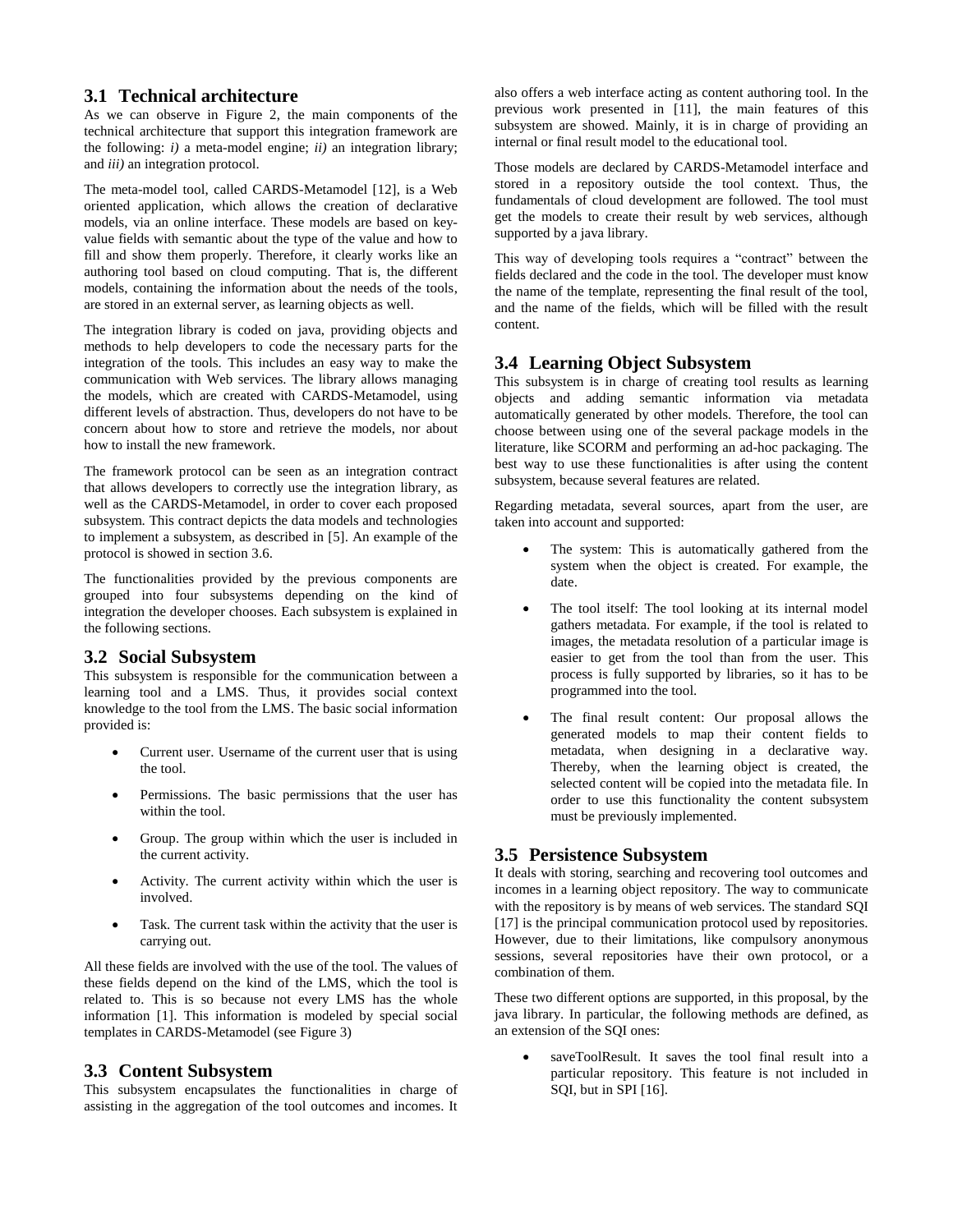- getToolResultByLOID. It gets a tool final result from the repository, searching by an identifier.
- getToolRestultListBySearch. It gets a list of tool final results, searching by metadata matching.
- getToolResultBySearch. It gets one tool final result from the repository, searching by metadata matching. It is used when the programmer knows there will be just one result, in order to optimize the query.
- deleteToolResultByID. It removes a tool result (learning object) from the repository by its identifier.
- getAllMetadataValues. It returns all values of a concrete metadata field. This method is useful in some occasions. For example, to show an options list in a search web page.

# <span id="page-3-0"></span>**3.6 Explaining the framework protocol**

In this section it is explained how developers can use the proposed framework, following a particular protocol. Figure 3 shows an example of the sequence of that protocol.  $\bullet$  The tool developers declare the models required by their tools. This is made online using CARDS-Metamodel. In the example a particular LMS, called Organization2, is chosen, along with information about the current user and their permissions.  $\bullet$  The meta-model tool fills the models with information from the specific source.  $\bullet$  The educational tool can take the information from the model. In the example showed in Figure 3, JSMITH is the current user with read only permission. This information can be sent to the tool by means of web services. In the figure, two tool examples are shown: *tool 1* uses e-Learning standards, IMS LD to communicate with LMS and SQI with the LOR; *tool 2* uses ad-hoc APIs, like *moodle* as LMS and *Flicker* as *Repository*, but the model declaration is similar to *tool 1*. An example of the implementation protocol for the content subsystem is showed in [\[11\]](#page-4-11)

# **4. FRAMEWORK IN ACTION: THE JBRAINDEAD EXAMPLE**

In this section a real case study is presented. In it a particular tool, called JBraindead [13], is integrated into an educational Web environment by using the proposed framework.

JBraindead is an online classifier of unstructured content using Formal Concept Analysis (FCA), along with didactic information to get educational resources from Internet, as web links.

Although educational activities were not the main goal of the tool, it can be used in that kind of activities. For example, to gather information related to a concrete topic, similar to [\[19\].](#page-5-3) Therefore, it was interesting to include it into a virtual learning environment. Although the tool included e-learning concepts, such as searching guided by didactic goals, they are not developed by programmers with e-learning knowledge. Also, the code was not oriented to be integrated into an educational environment, for example there is no way to save the results.

The first necessity that derives from using the tool was to store resources previously found, as URL links, into a repository for their later use. Therefore, a communication protocol and a package method had to be implemented. When using standards as SCORM or IMS CP, it is not clear where to store only URLs,

without creating a typical learning object. The estimated time for the developer to accomplish this task was one month. Later, another problem appeared, because the tool had not registered users and there was not control of the current user or activity.

In order to solve these problems, the proposal architecture was used. Firstly, by using the content subsystem, a new content model was created. This model was compound of a card with two fields:

- url. Defined as a multivalued url field. That is, one or several urls can be stored and the semantic associated is to display a hyperlink when the content of the object is showed.
- comment. This is an extra field, suggested by an educational instructor, to include more information about the resources and to be displayed along with the content and not only as metadata. For example, the didactical orientation of the object and the user opinion about that. In future implementations more fields will be included to better classify the comments.

Once the model was declaratively created, the programmer had to include new code into the tool. Using the java library, a web service connection was created to import the template with the new content model, when the tool started. Then, when the user wants to store the resources, a new content is created and stored, as a learning object, into a repository with ad-hoc communication protocol [3].



**Figure 3. An example of the framework protocol**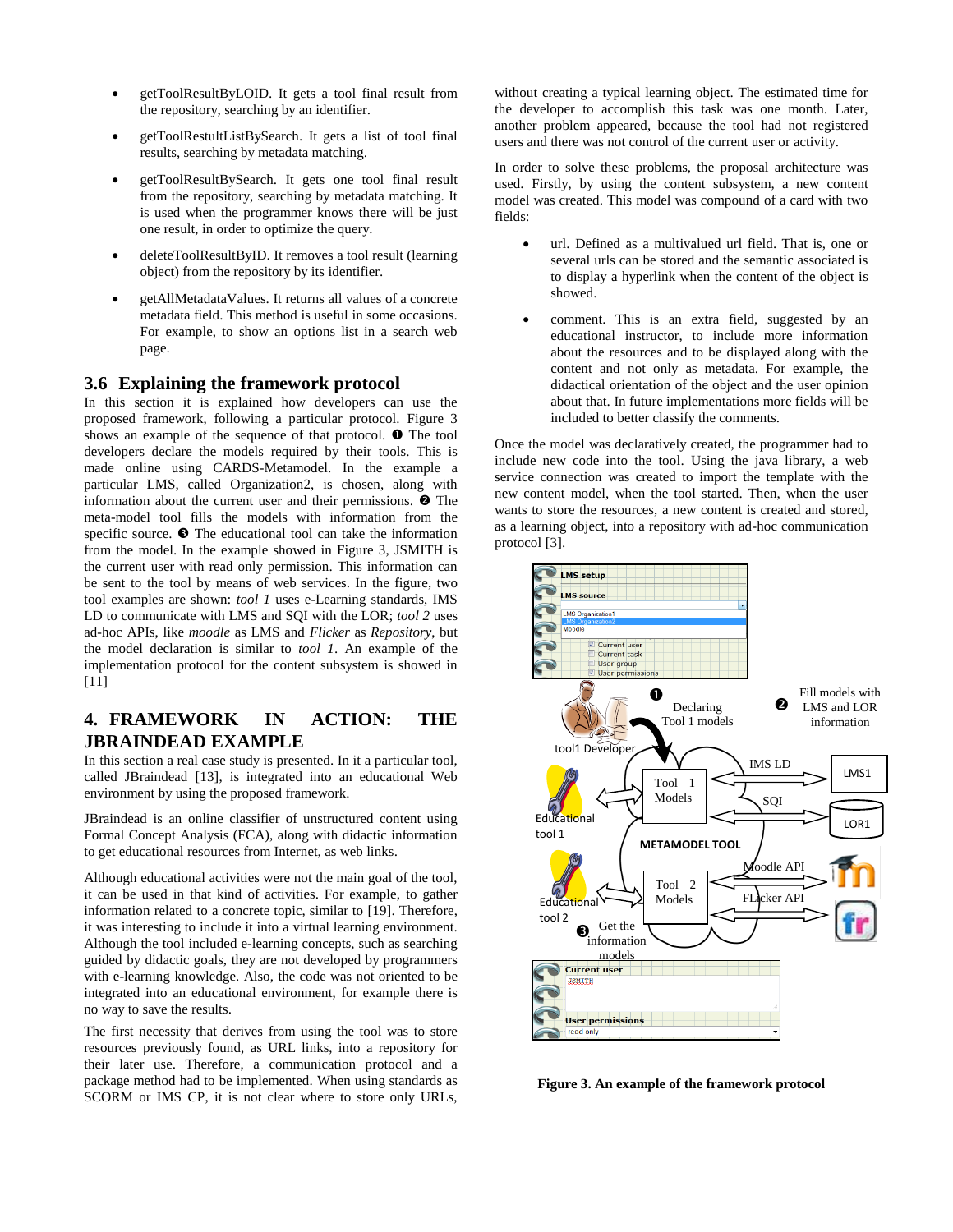When the tool is launched from a LMS, it is possible to get the user and current activity, using the social subsystem and CARDS-Metamodel social templates. This way, the code is similar to the previous one and the developer does not need to learn more APIs or protocols.

With this solution, the intrusion in JBraindead code is slight and the development time is cut down to two days. Now the tool is within a virtual learning community and students can use, at home, the LOR Web interface to recover and modify their outcomes. The content model also allows other tools to show the results, through the meta-model Web interface, without JBraindead intervention.

#### **5. CONCLUSIONS**

This paper has proposed a new lightweight abstract integration framework, with the aim of helping developers to create and integrate tools into virtual learning communities (with a LMS and a LOR). The framework is partially based on the cloud-computing paradigm. Thus, its functionalities, encapsulated by different subsystems, allow us to create different integration models for the tools and manage them properly. A first prototype has been developed in order to add external tools to an existing educational environment. The results show, on the one hand, that the coding time decreases significantly and on the other hand, that those tools can be improved by taking advantage of educational systems. In particular, with the proposed framework results can be stored into a LOR with an understandable content, enabling to find and reuse them in other activities or by other tools.

Therefore, the strength points of this proposal are i) the possibility of changing the integration data models in an easy way and; ii) that every model is stored in a repository, so it is possible to check or reuse a model. Another important contribution is that there is not necessity for the tool developer to implement an interface to view the result generated.

This approach also separates the content of a learning object from the packaging method. The tool can package all the elements of the final result into a card, which has enough semantic of the kind of content, and then be stored like a SCORM object. If another standard, like IMS CP, is chosen, there is not necessity to change the package. This is an important reason to make a clear differentiation between content and the packaging method.

Future work involves the study of developers and final user satisfaction, when working in a virtual community following eLearning protocols. In order to do that, metrics and questionnaires have to be designed.

#### **6. ACKNOWLEDGMENT**

We thank Ministerio de Ciencia e Innovación for the support of Project TIN-2009-14317-C03-03 and Region of Madrid for the support of e-Madrid Network of Excellence S2009 TIC-1650.

## **7. REFERENCES**

<span id="page-4-7"></span>[1] Alario-Hoyos, C., Bote-Lorenzo, M. L., Gómez-Sánchez, E., Asensio-Pérez, J. I., Vega-Gorgojo, G., and Ruiz-Calleja, A. 2013. GLUE!: An architecture for the integration of external tools in Virtual Learning Environments. *J. Computers & Education*, 60(1), 122–137

- [2] Buyya, R., Yeo, C., Venugopal, S., Broberg, and J. Brandic, I. 2009. Cloud computing and emerging IT platforms: Vision, hype, and reality for delivering computing as the 5th utility. *In Journal of Future Generation Computer Systems Elsevier* Volume 25, Issue 6, 599-616
- [3] Celorrio, C., and Verdejo, M. F. 2008. An Interoperable, Extensible and Configurable Service Architecture for an Integrated Educational Networking Infrastructure. In *Proceedings of International Conference on Advanced Learning Technologies (ICALT 08)*, 207-211
- <span id="page-4-8"></span>[4] Conde, M. A., García-Peñalvo, F. J., Piguillem, J., Casany, M. J., and Alier, M. 2012. Interoperability in eLearning Contexts. Interaction between LMS and PLE. In *1st Symposium on Languages, Applications and Technologies (SLATE 2012),* 205–223
- <span id="page-4-10"></span>[5] Ghiglione, E., and Dalziel, J. 2006. Design principles for LAMS version 2 and the LAMS "Tools contract". In *Proceedings of the TenCompetence Conference Workshop*, 1–15
- [6] Gibson, B. 2007. Enabling an Accessible Web 2.0. IBM Emerging Technologies. *Proceedings of W4A'07*, pp. 1-6
- <span id="page-4-0"></span>[7] Hoppe, U., Pinkwart,N, Oelinger, M, Zeini, S, Verdejo, F, Barros, B and Mayorga, J.L.2005. Building Bridges within Learning Communities through Ontologies and Thematic Objects. *In CSCL 05, Taipei, Taiwan*
- <span id="page-4-6"></span>[8] IEEE Std 1484.1-2003 In IEEE Std 1484.1-2003, (2003)
- <span id="page-4-3"></span>[9] IMS Learning Desing. http://www.imsglobal.org/learningdesign/index.html (Accessed 2013)
- <span id="page-4-4"></span>[10] IMS LTI (2012) "IMS Learning Tool Interoperability v1.0 Project Group" http://www.imsglobal.org/toolsinteroperability2.cfm (Accessed 2013)
- <span id="page-4-11"></span>[11] Lorenzo, E. J., and Verdejo, M. F.2011. Modelling the Aggregation of Multimedia Data to Connect the Inputs and Outcomes of a Variety of Tools. In *Proceedings of International Conference on Advanced Learning Technologies (ICALT 11)*, 381-383
- <span id="page-4-9"></span>[12] Lorenzo, E.J. and Verdejo, M.F. 2010. CARDS: A Metamodel Approach to Aggregate Outcomes of Learning Tools. In *Proceedings of International Conference on Advanced Learning Technologies (ICALT 10)*, 156-157
- [13] Mayorga, J. I., Reyes, J. V., Rodriguez-Artacho, M., & Cigarran, J. M. 2012. An architecture for retrieving and organizing web resources for didactic purposes. *Journal of Research and Practice in Information Technology*, 44(2), 183-201
- <span id="page-4-1"></span>[14] Open Archives Initiative http://www.openarchives.org (Accessed 2013)
- <span id="page-4-5"></span>[15] Open Knowledge Initiative. http://www.okiproject.org (Accessed 2013)
- <span id="page-4-2"></span>[16] SPI: The Simple Publishing Interface Specification, CEN Workshop Agreement (CWA 16097). ftp://ftp.cen.eu/cen/Sectors/TCandWorkshops/Workshops/C WA16097.pdf Accessed (2013)